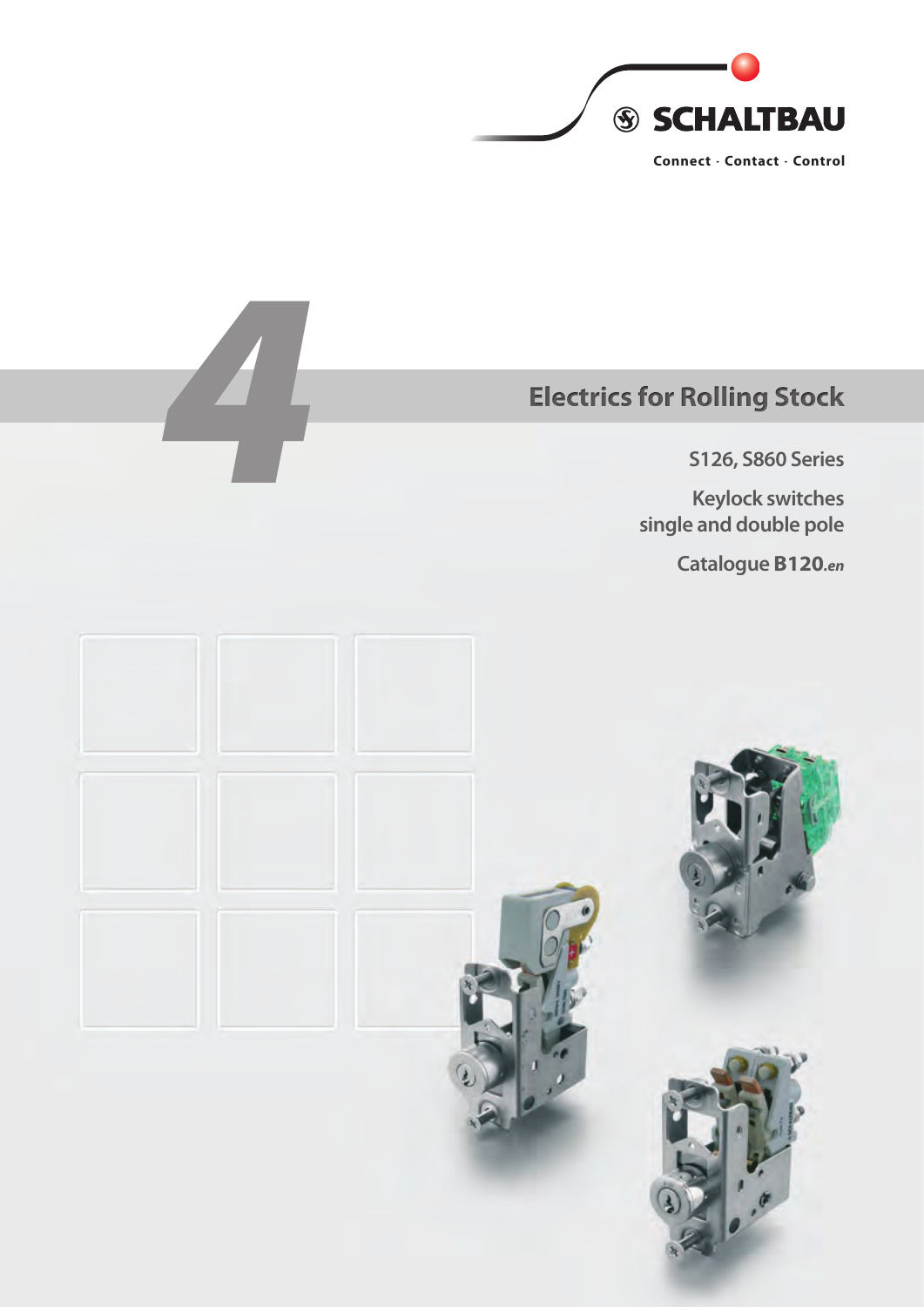### **Keylock switches S126 and S860 Series**

The keylock switches are designed to prevent unauthorised use of installations or vehicles, and for use as interlock safety switches of control panels and consoles.

Our keylock switches are available in single- and double-pole configurations. Double-pole keylock switches feature switching elements of the same type. The locking cylinder functions both as actuator and interlock. There is a fixed detent position for ON and OFF with key pull only in the OFF positon (when contacts are open). The switches are activated by a key that is turned in a circle.

Our keylock switches are fitted with a standard locking cylinder and keyway system. However, the cylinder is also available with two alternative keyway systems.

**Features Applications** 

Installations Vehicles

Control panels and consoles

- **Rugged design**
- Locking cylinder for 3 different keyway systems
- Continuous current capacity
- 2 standard keys are supplied

### **Ordering code 32 Stock items**



**S126 Series S860 Series** S126 1-10 S126 2-10 S126 2-10/P6 S126 1-11 S126 1-12 S860 1-10 S860 2-10 S860 1-11

### *Special variant*

*If you need a special variant of the switch, please do not hesitate to contact us. Maybe the switch configuration you are looking for is among our many special designs. If not, we can also supply customized designs. In this case, however, minimum order quantities apply.*

\* Default

### **Specifications**

| <b>Baureihe</b>                                                   |                              | <b>S126</b>                                  |                              | <b>S860</b>                                                                                  |
|-------------------------------------------------------------------|------------------------------|----------------------------------------------|------------------------------|----------------------------------------------------------------------------------------------|
| Conventional thermal current Ith                                  | 25A                          | 60 A                                         | 60 A                         | 10A                                                                                          |
| Rated insulation voltage U <sub>i</sub>                           |                              | 400 V                                        |                              | 400 V                                                                                        |
| Rated impulse withstand voltage U <sub>imp</sub>                  |                              | $4$ kV                                       |                              | $4$ kV <sub>3</sub>                                                                          |
| Pollution degree                                                  |                              | PD <sub>3</sub>                              |                              | PD <sub>3</sub>                                                                              |
| Switching element                                                 | S007 A                       | S007 C                                       | S008 P6                      | S800 a                                                                                       |
| Blowout                                                           | ---                          |                                              | permanent-<br>magnetic       | ---                                                                                          |
| For detailed information about<br>switching elements refer to our | catalogue D30.en             |                                              |                              | catalogue D20.en                                                                             |
| Degree of protection, EN 60529                                    | IP <sub>00</sub>             |                                              |                              | Screw-type terminals: IP00<br>Contacts: dustproof                                            |
| <b>Terminals</b>                                                  | screw-type<br>M <sub>5</sub> | screw-type<br>M <sub>6</sub>                 | screw-type<br>M <sub>6</sub> | screw-type M3 with saddle clamp for<br>2 wires, AWG size 18  13 (0.75  2.5 mm <sup>2</sup> ) |
| Weight                                                            |                              | single-pole: 0.25 kg<br>double-pole: 0.30 kg |                              | single-pole: 0.26 kg<br>double-pole: 0.30 kg                                                 |
|                                                                   |                              |                                              |                              | <b>SSCHALTBAU</b>                                                                            |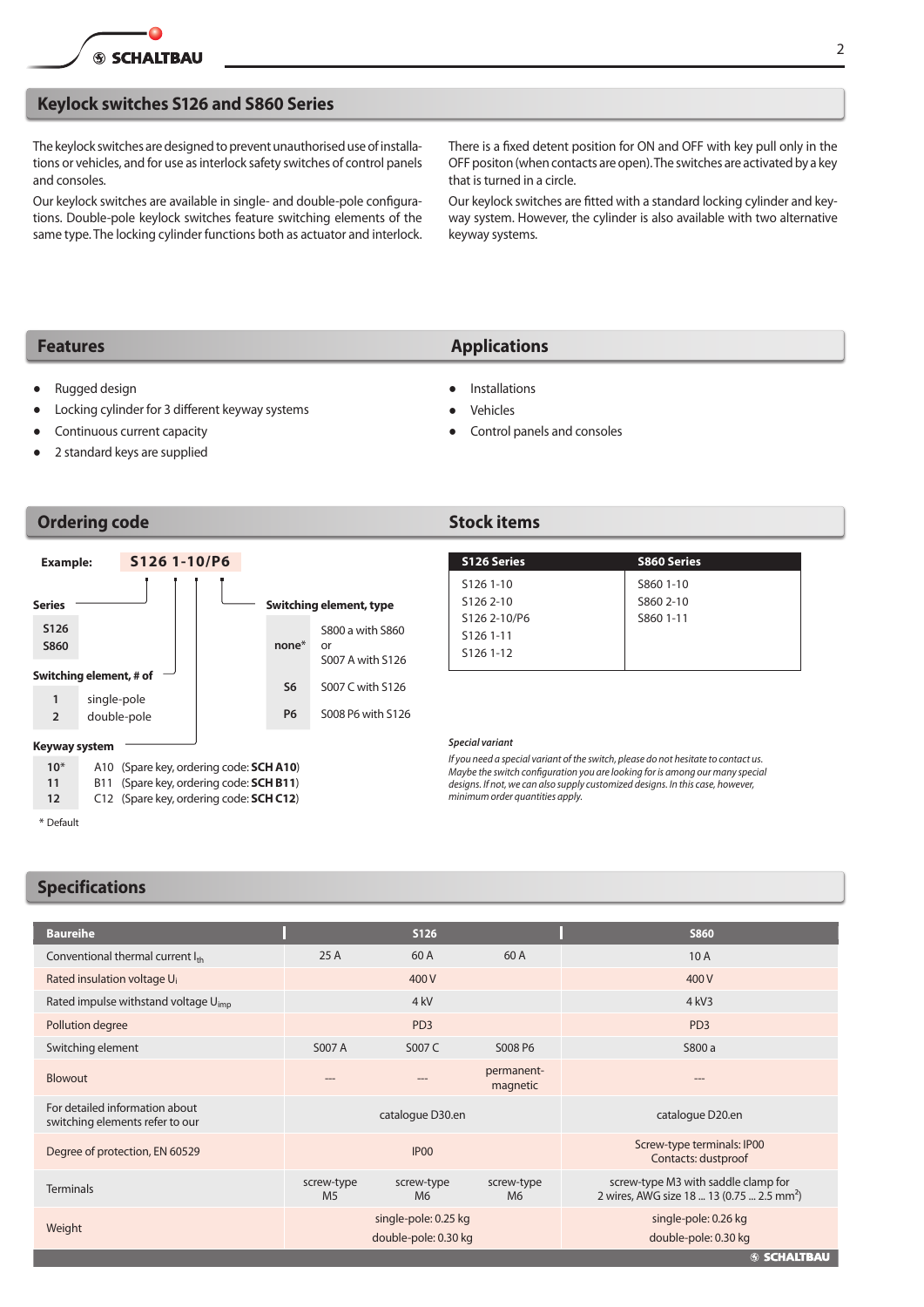### **S126 Series S860 Series**

By default, S126 Series keylock switches come with cam-operated switching elements of Series S007 A featuring a current rating of 25 A.

Alternatively, the keylock switch is also available with a continuous current capacity of 60 A when fitted with the optional cam-operated switching element S007 C and S008 P6 respectively.

Contrary to snap-action switches, cam-operated switching elements are designed for higher current ratings (up to 60 A). In addition to that, S008 P6 Series switching elements have permanent-magnetic blowout to increase the maximum breaking capacity of the switch in DC applications.

S860 Series keylock switches are fitted with S800 a Series snap-action switches, which have a current rating of 10 A.

The S800 a is a Form C SPDT snap-action switch with double-break contacts and positive opening operation, which ensures the failsafe disconnection of the contacts even if they have become welded together after a short-circuit. That is what makes them ideally suited for use in safety-related applications.

Thanks to their snap-action mechanism these switches allow for slow actuator speed and, despite their small package size, a failsafe switching of relatively high loads.

### **Dimension and circuit diagram** S126 series, S860 series

● **Dimension diagram S126 x-yy and S126 x-yy/S6 Series** ● **Dimension diagram S860 Series**



● **Dimension diagram S126 x-yy/P6 Series**



● **Circuit diagram S126 x-yy, S126 x-yy/S6 and S126 x-yy/P6 Series**



**S126 1-xx/yy** Series **S126 2-xx/yy** Series (single-pole) (double-pole)





*Notes on project planning:*

- *Polarity is important with cam-operated switching elements (S126 x-yy/P6 Series) featuring permanent-magnetic blowout. The positive terminal bolt is, therefore, clearly marked »+«. So make sure to connect the positive wire to this terminal bolt.*
- *Our keylock switches are delivered for front panel mounting coming with two countersunk screws (DIN EN ISO7046 M5 x 16).*

● **Circuit diagram S860 Series**





**S860 1-xx** Series **S860 2-xx** Series (single-pole) (double-pole)